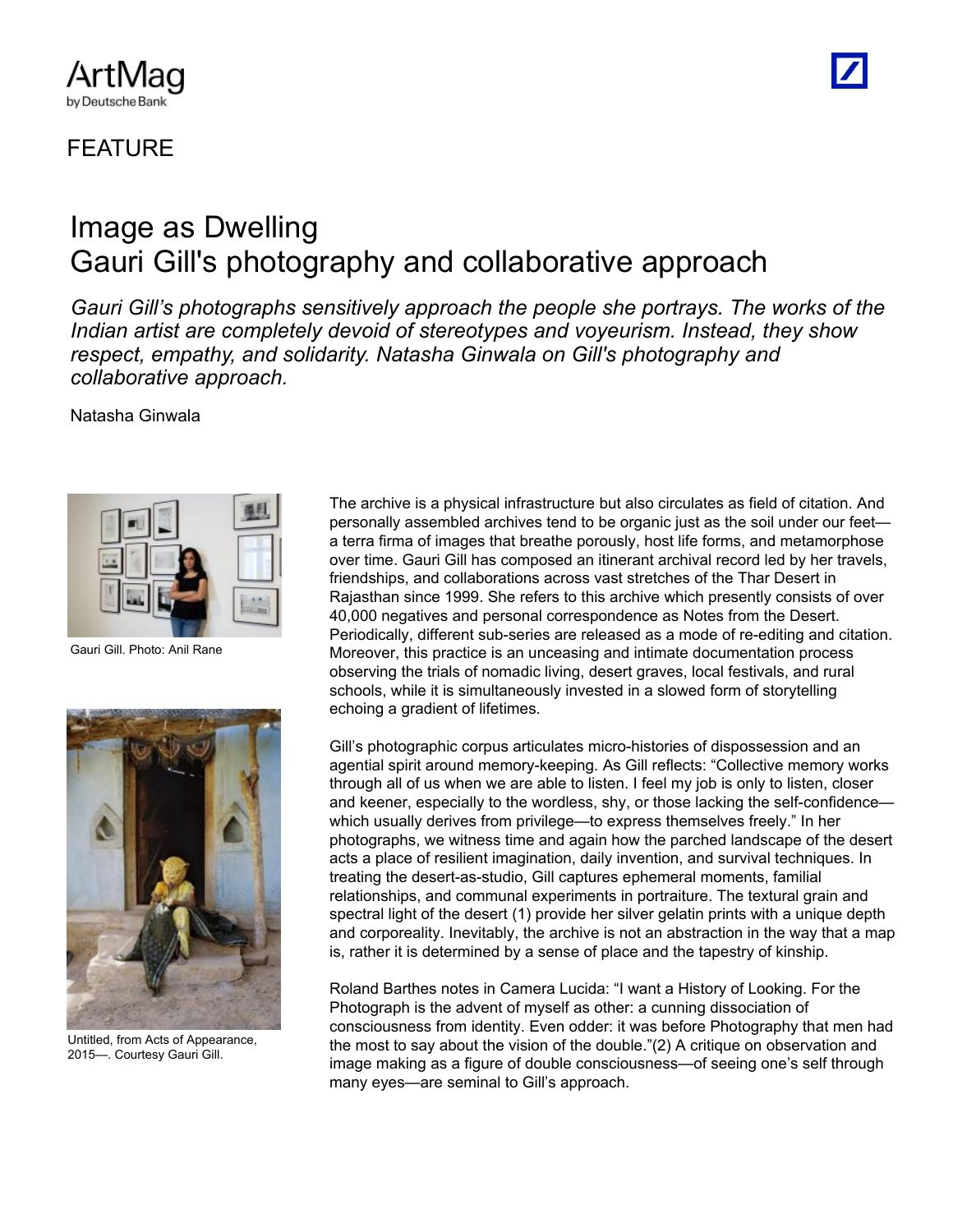

Untitled, from Acts of Appearance, 2015—. Courtesy Gauri Gill.



Untitled, from Acts of Appearance, 2015—. Courtesy Gauri Gill.



Untitled, from Acts of Appearance, 2015—. Courtesy Gauri Gill.

In her most recent work, Acts of Appearance (2015–ongoing), she initiates a collaborative process among an intergenerational group of Adivasi papiermâché artists, including Bhagvan Dharma Kadu, Subhas Dharma Kadu, and several others from the Kokana tribe in Maharashtra's Jawhar district. The creation and donning of masks is constituted here as a collective practice, deploying showand-tell, coaction, and improvisational scripting with the entire village: from the water pump, public hospital, and shopping stalls, to private homes and the bus stop, all of which function as animated backdrops. In virtually re-writing the rules of masquerade in accordance with local festivity, newly imagined mythological role-play, kinship with the animal kingdom, and daily conundrums performed as a civic dramaturgy, the protagonists in Acts of Appearance confront us head on, while embedded within their own communal ties. Gill cautiously maneuvres her return to color within this expressively charged and life-like series of performative photographs while still delving into the realm of the absurd.(3)

The series The Mark on the Wall (1999–ongoing), titled after Virginia Woolf's short story of the same name, records scenes from visual pedagogy and didactic exercises composed onto the outer and inner walls of rural desert schools. These are coproduced by teachers and locally commissioned artists, and lead school children to encounter lessons in human physiology, emblems of the nation state, the solar system, and simple arithmetic, but also foreground aspects such as socially prescribed family roles via lists, diagrams, and maps on classroom walls. While Woolf's narrative follows "an aesthetics of juxtaposition" (4) these drawings as teaching tools convey a layered worldview that is both prescriptive and wildly imaginative, tracing animated processes of learning in village schools across Rajasthan under the now-lapsed government policy known as Leher Kaksha. In close-up views of wall drawings and the simultaneous tracking of the desert terrain outside, Gill's photographs reveal the daily experiences of remote schooling and how restricted access to education impacts individual lives. In relating The Mark on the Wall to other works, Gill states: "To me they are connected to the later series in different ways—the human hand and what it makes and reveals about the individual and larger culture, but also how even in the starkest of landscapes and in places with scarce economic resources, local artists continue to express themselves with power, beauty, and elegance; how they carry on finding ways to exert agency and voice".

Gill initiated Fields of Sight (2013–ongoing) through extensive discussions and walks around the coastal Maharashtra village of Ganjad, its neighboring town Dahanu, the sea, river, and forest with third-generation Warli artist Rajesh Vangad. In drawings executed upon photographs shot by Gill, Vangad uses the Warli lexicon as a template to delve into botanical life, community rituals, and oral legends, mingling these with stories of urban development and industrialisation. In this mode, where the drawn line interacts with and interrupts the photographic plane, Vangad and Gill conjoin visible and invisible worlds, bestowing a sublime poetry to the technical life of photography.

In this series, works such as The Drought, the Flood collapse temporality as ecological futures come to the foreground, sounding a warning call in a rapidly changing constructed environment. Gill stresses: "Both the drought and the flood can co-exist across landscapes, including in Rajasthan and Maharashtra—one year Lunkaransar—where I had grown accustomed to photographing continual drought-like conditions—got so much rain that the saline soil could no longer absorb it. The waters overflowed and destroyed people's homes … and then look at Vidarbha alongside the floods in Bombay and Dahanu, even this year they were exceedingly worried because the rain would not stop and kept coming down hard, leading to sickness and the destruction of property." Vangad notes: "Through overflowing rivers and the sea, there is disruption of electricity, vehicular traffic and destroyed homes … life is impacted and disturbed in many ways".